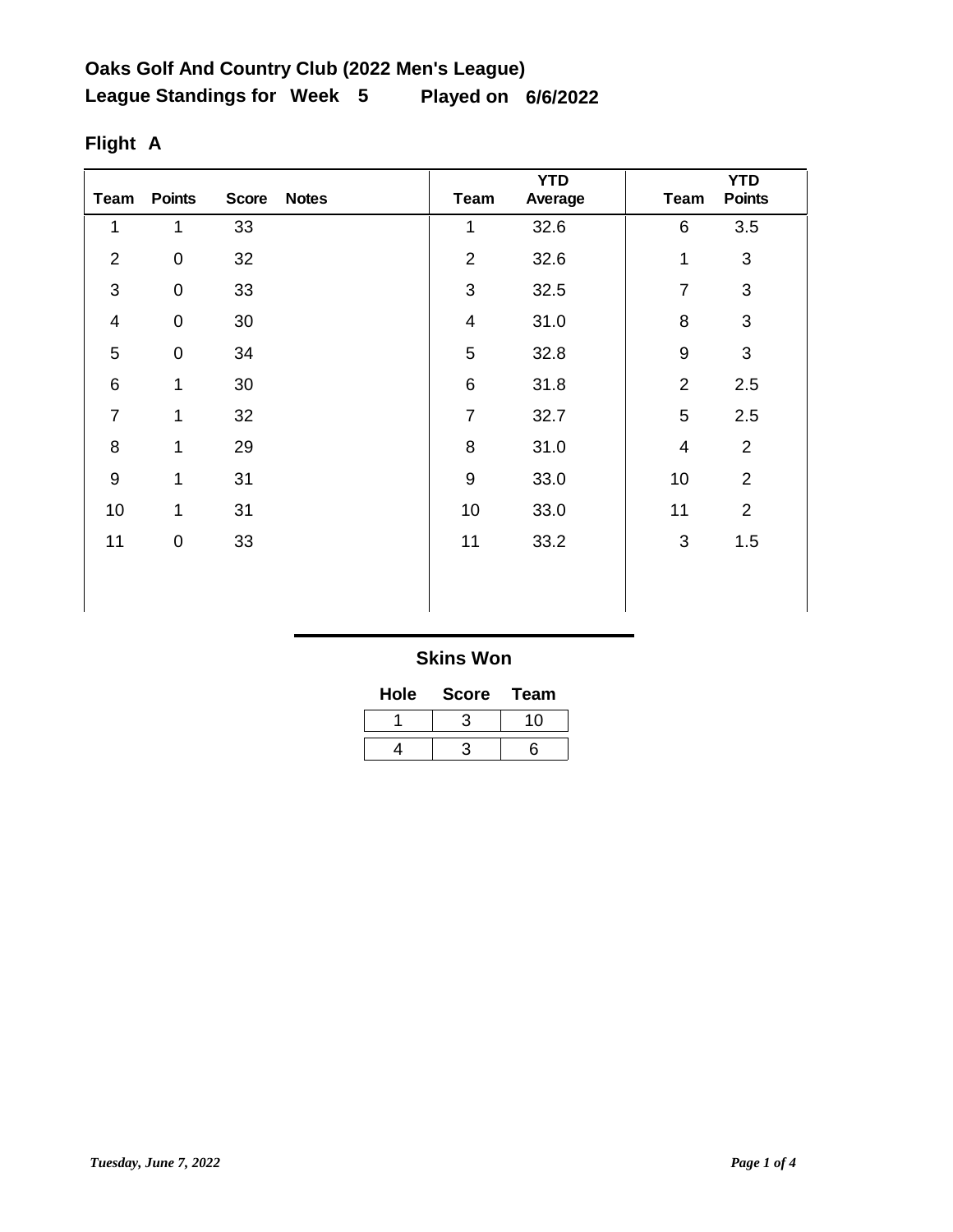| Team | <b>Points</b> | <b>Score</b> | <b>Notes</b> | <b>Team</b> | <b>YTD</b><br>Average | <b>Team</b> | <b>YTD</b><br><b>Points</b> |
|------|---------------|--------------|--------------|-------------|-----------------------|-------------|-----------------------------|
| 12   | $\mathbf{1}$  | 33           |              | 12          | 34.0                  | 13          | 4.5                         |
| 13   | 1             | 32           |              | 13          | 32.8                  | 22          | 3.5                         |
| 14   | 0.5           | 32           |              | 14          | 34.4                  | 14          | 3                           |
| 15   | $\pmb{0}$     | 33           |              | 15          | 33.6                  | 16          | 3                           |
| 16   | $\pmb{0}$     | 33           |              | 16          | 33.4                  | 20          | 3                           |
| 17   | $\pmb{0}$     | 34           |              | 17          | 33.0                  | 19          | 2.5                         |
| 18   | $\pmb{0}$     | 35           |              | 18          | 34.0                  | 21          | 2.5                         |
| 19   | 1             | 30           |              | 19          | 32.3                  | 17          | $\overline{2}$              |
| 20   | $\pmb{0}$     | 34           |              | 20          | 33.5                  | 12          | 1                           |
| 21   | 1             | 33           |              | 21          | 34.5                  | 15          | 1                           |
| 22   | 0.5           | 31           |              | 22          | 33.2                  | 18          | 1                           |
|      |               |              |              |             |                       |             |                             |
|      |               |              |              |             |                       |             |                             |

# **Flight B**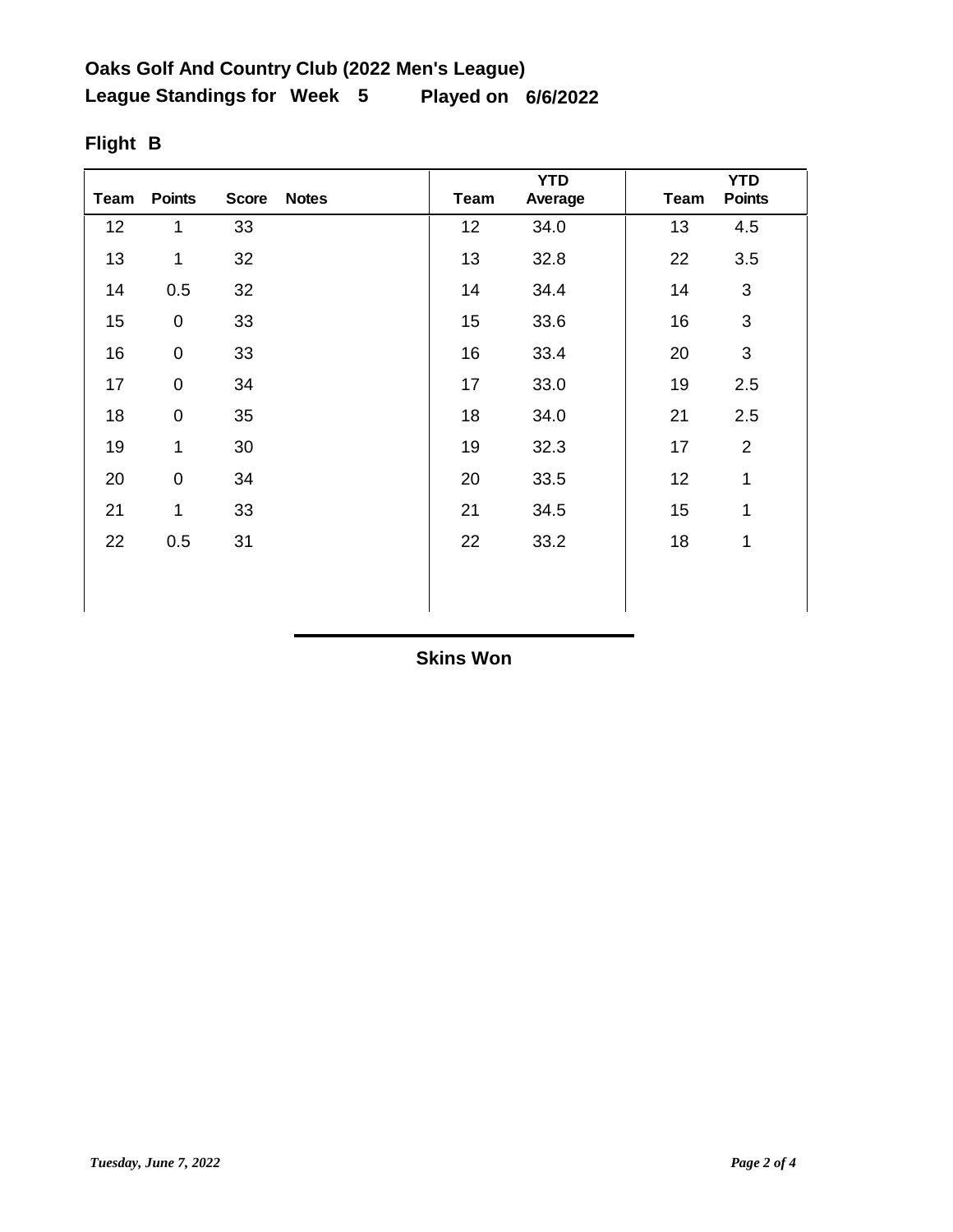| Team | <b>Points</b> | <b>Score</b> | <b>Notes</b> | Team | <b>YTD</b><br>Average | <b>Team</b> | <b>YTD</b><br><b>Points</b> |
|------|---------------|--------------|--------------|------|-----------------------|-------------|-----------------------------|
| 23   | 1             | 29           |              | 23   | 33.8                  | 23          | $\overline{\mathbf{4}}$     |
| 24   | $\pmb{0}$     | 34           |              | 24   | 33.0                  | 31          | 3.5                         |
| 25   | $\pmb{0}$     | 35           |              | 25   | 35.8                  | 24          | $\mathfrak{S}$              |
| 26   | 0.5           | 38           |              | 26   | 36.6                  | 26          | $\mathsf 3$                 |
| 27   | 1             | 33           |              | 27   | 34.6                  | 27          | $\mathfrak{S}$              |
| 28   | 1             | 35           |              | 28   | 35.2                  | 30          | 3                           |
| 29   | $\pmb{0}$     | 37           |              | 29   | 34.2                  | 28          | 2.5                         |
| 30   | $\pmb{0}$     | 34           |              | 30   | 33.0                  | 29          | $\overline{2}$              |
| 31   | 1             | 33           |              | 31   | 34.6                  | 33          | $\overline{2}$              |
| 32   | $\mathsf 0$   | 41           |              | 32   | 36.4                  | 25          | $\mathbf{1}$                |
| 33   | 1             | 37           |              | 33   | 37.0                  | 32          | 1                           |
|      |               |              |              |      |                       |             |                             |
|      |               |              |              |      |                       |             |                             |

# **Flight C**

| Hole | <b>Score</b> | <b>Team</b> |
|------|--------------|-------------|
| 10   | 3            | 23          |
|      | 3            | 31          |
| 18   |              | 23          |